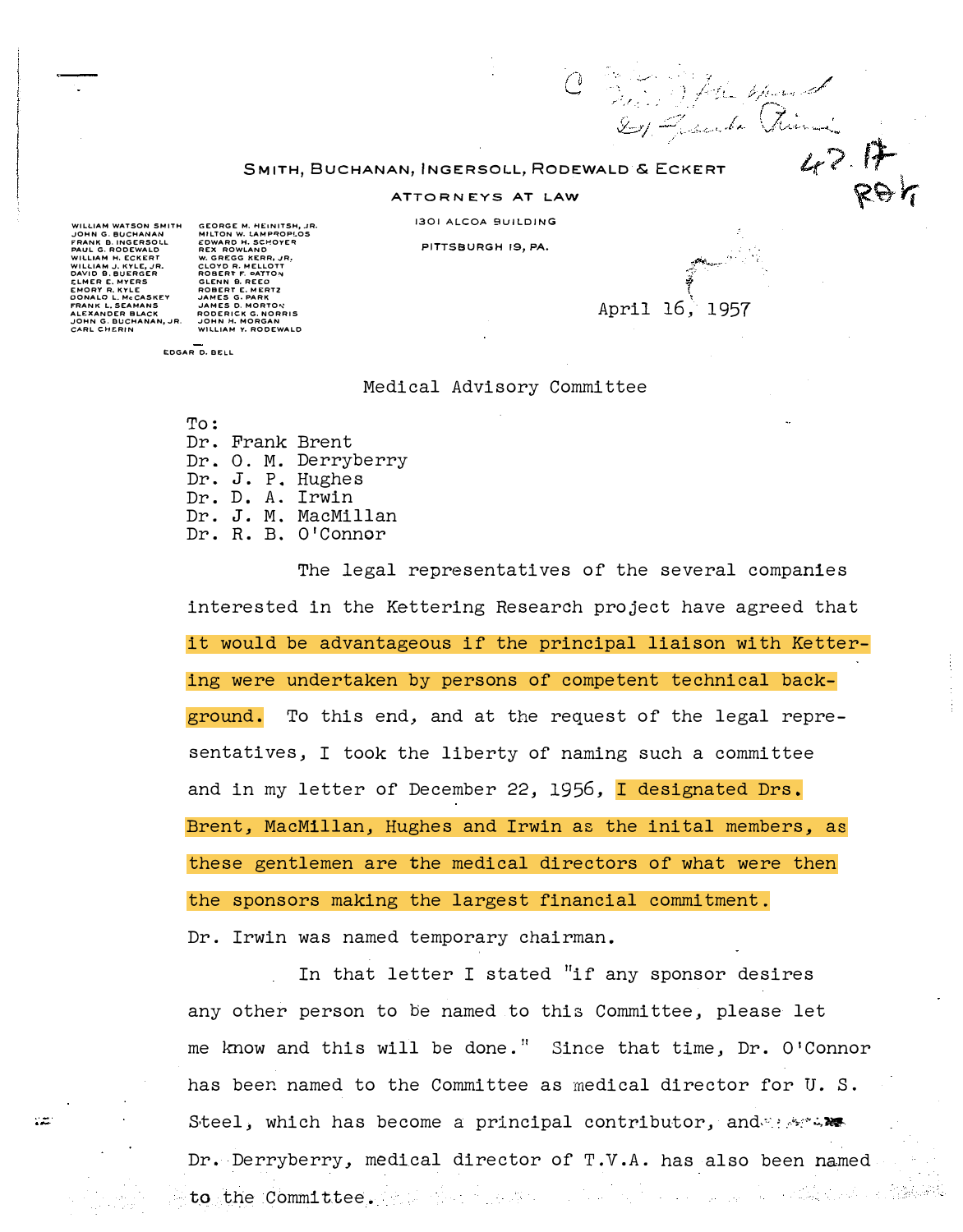While, of course, I have no authority other than my desire to be helpful to the extent reques�ed by the lawyers' group, it is my understanding that the Medical Advisory Committee (which is a better name than Technical Advisory Committee ) is requested to do the following things:

 $42.1$ 

1. Conduct the necessary liaison between the Kettering Institute and the lawyers' group by a system of regularly scheduled visitations to Kettering and regular reports to the lawyers' group.

-2-

2. Counsel and discuss with Kettering all technical problems which may concern the project.

3. Recommend to the lawyers' group changes in and additions to the research project at Kettering.

4. Recommend to the lawyers' group additional medical projects involving other institutions or experts on the same subject matter to the extent that the same shall be deemed feasible by the Committee.

5. Recommend to the lawyers' group the holding of such medical meetings, symposiums and conferences and the issuance of such publications as may seem to the Committee to be in furtherance of the general objectives.

I think the formulation of the Medical Advisory Committee is a very significant development in itself and am confident much good will accrue to the industry. The lawyers' group hopes that you will be an active committee